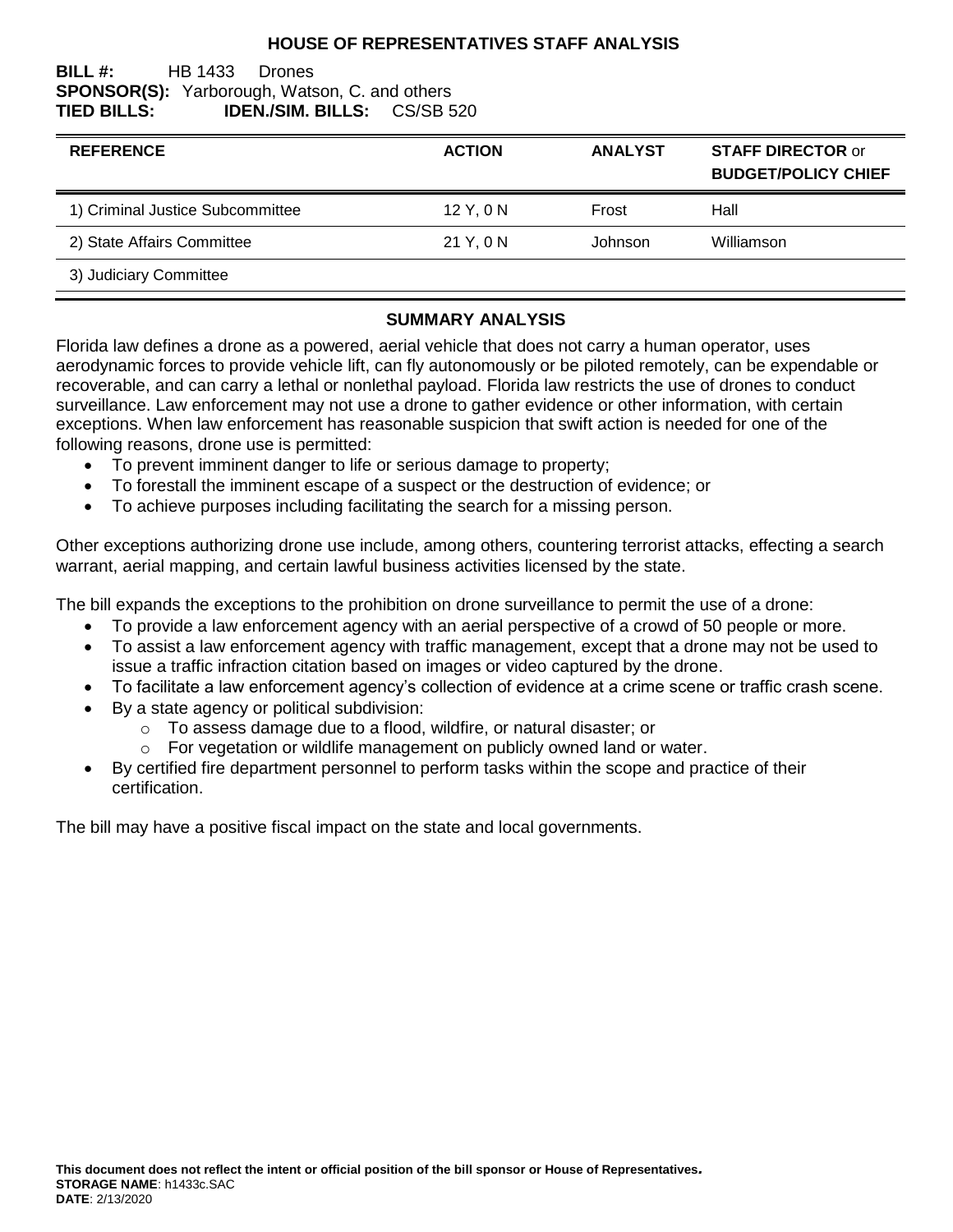## **FULL ANALYSIS**

# **I. SUBSTANTIVE ANALYSIS**

## A. EFFECT OF PROPOSED CHANGES:

## **Background**

## Drones

Under Florida law, a drone is a powered, aerial vehicle that:

- Does not carry a human operator;
- Uses aerodynamic forces to provide vehicle lift;
- Can fly autonomously or be piloted remotely;
- Can be expendable or recoverable; and
- Can carry a lethal or nonlethal payload.<sup>1</sup>

The entire system of a drone and its associated elements, including communication links and components used to control the drone, is called an unmanned aircraft system.<sup>2</sup>

Drones can range vastly in size and weight and may be controlled manually or through an autopilot that uses a data link to connect the drone's pilot to the drone. Drones can also be equipped with infrared cameras<sup>3</sup> and "LADAR" (laser radar).<sup>4</sup>

### Public Safety Uses for Drones

Drones have proven useful to law enforcement and governmental entities. A study by the Center for the Study of the Drone at Bard College estimates that at least 910 state and local police, fire, emergency medical services, and other public safety agencies have acquired drones in recent years.<sup>5</sup> Two-thirds of the public safety agencies using drones are law enforcement agencies.<sup>6</sup> Some available capabilities include searching for missing persons;<sup>7</sup> enhancing situational awareness in active shooter, hostage, or barricaded suspect incidents;<sup>8</sup> and assisting with border patrol operations.<sup>9</sup>

In traffic accident reconstruction, a drone can capture photographs from above a crash site for highly accurate reconstructions using composite images.<sup>10</sup> The North Carolina Department of Transportation (NCDOT) found that by utilizing drones and advanced imaging software, law enforcement can greatly

<sup>5</sup> Dan Gettinger, Center for the Study of the Drone at Bard College, *Public Safety Drones: An Update* (May 2018), <https://dronecenter.bard.edu/files/2018/05/CSD-Public-Safety-Drones-Update-1.pdf> (last visited Jan. 29, 2020). 6 *Id.*

 $\overline{a}$ <sup>1</sup> S. 934.50(2)(a), F.S.

<sup>2</sup> S. 330.41(2)(c), F.S.

<sup>&</sup>lt;sup>3</sup> Infrared cameras can see objects through walls based on the relative levels of heat produced by the objects. Congressional Research Service, *Drones in Domestic Surveillance Operations: Fourth Amendment Implications and Congressional Response*, Apr. 3, 2013, available at www.fas.org/sgp/crs/natsec/R42701.pdf (last visited Jan. 7, 2020).

<sup>4</sup> The research and development laboratory at the Massachusetts Institute of Technology has developed airborne ladar systems that generate detailed 3D imagery of terrain and structures, including those beneath dense foliage. The lab reports that the micro-ladar could be used under both clear and heavy foliage conditions for surveillance and reconnaissance missions as well as for humanitarian assistance and disaster relief operations. Massachusetts Institute of Technology, *Micro-ladar*, available at https://www.ll.mit.edu/rd/projects/micro-ladar (last visited Jan. 7, 2020).

<sup>&</sup>lt;sup>7</sup> Associated Press, Lost horse riders found with drone (Jan. 26, 2019)[, https://www.wctv.tv/content/news/Lost-horse-riders-found-with](https://www.wctv.tv/content/news/Lost-horse-riders-found-with-drone-504913522.html)[drone-504913522.html](https://www.wctv.tv/content/news/Lost-horse-riders-found-with-drone-504913522.html) (last visited Jan. 24, 2020).

<sup>8</sup> Los Angeles Police Department, *Small Unmanned Aerial System Pilot Program Deployment Guidelines and Procedures* (Oct. 13, 2017), [http://www.lapdpolicecom.lacity.org/101717/BPC\\_17-0410.pdf](http://www.lapdpolicecom.lacity.org/101717/BPC_17-0410.pdf) (last visited Jan. 29, 2020).

<sup>9</sup> David Bier and Matthew Feeney, *Drones on the Border: Efficacy and Privacy Implications*, Cato Institute (May 1, 2018), <https://www.cato.org/publications/immigration-research-policy-brief/drones-border-efficacy-privacy-implications> (last visited Jan. 29, 2020).

<sup>10</sup> Bob Susnjara, *How drones help Lake County police investigate crashes, get roads open faster*, DAILY HERALD (May 7, 2017), <http://www.dailyherald.com/news/20170506/how-drones-help-lake-county-police-investigate-crashes-get-roads-open-faster> (last visited Jan. 29, 2020).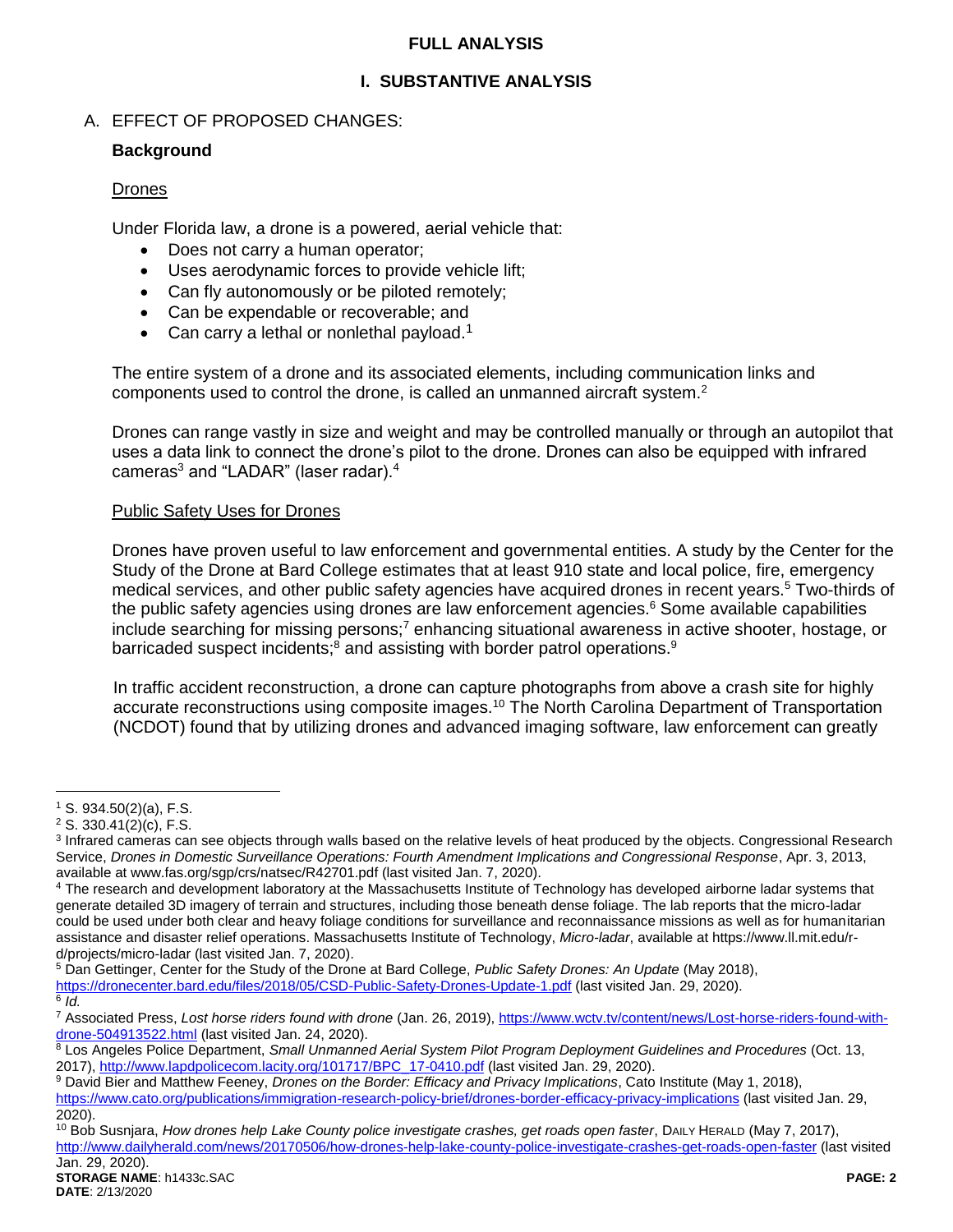accelerate accident investigations at a lower cost and with less risk to motorists and investigators.<sup>11</sup> In one study, NCDOT simulated a two-car crash and found that a drone was able to map the scene in 25 minutes while a terrestrial scanner, traditionally used for such mapping, took one hour and 51 minutes.<sup>12</sup> Other departments cite similar time-saving benefits to drone use, which consequently saves resources and helps reopen roads more quickly.<sup>13</sup>

Another potential use for drones is in traffic management, where the need for timely information on traffic flow and incidents is essential.<sup>14</sup> A 2004 study from the University of Florida, in conjunction with the Florida Department of Transportation, found that drone use in data collection and other tasks could drastically improve traffic management.<sup>15</sup> More recently, the Georgia Department of Transportation conducted a feasibility study to determine the economic and operational benefits of using drones.<sup>16</sup> The study noted that current traffic surveillance technologies are either inflexible, such as fixed traffic sensors, or labor intensive;<sup>17</sup> however, drones provide a low-cost means of observing traffic aerially and thus improve response times and outcomes for a number of different traffic events.<sup>18</sup> In 2018, the Ohio Department of Transportation launched a three-year study on the potential for coordination and communication between smart vehicles, transportation infrastructure, and drones.<sup>19</sup>

Drones also promote efficiency in responding to natural disasters. A drone can quickly assess damage to buildings and infrastructure.<sup>20</sup> During Hurricane Harvey in Houston in 2017, drones were used to monitor levees, predict flooding, estimate how long an area would be underwater, and create detailed maps to help emergency management agencies.<sup>21</sup> Following Hurricane Michael in 2018, the University of Florida Institute of Food and Agricultural Sciences used drones to determine agricultural crop damage and yield reduction to provide a more accurate account of the damage caused by the storm.<sup>22</sup> Drones may also provide vital assistance to fire departments by using thermal cameras to find victims trapped in a fire, assess how a fire is spreading, or to make emergency supply deliveries.<sup>23</sup>

### Federal Drone Regulation

The Federal Aviation Administration (FAA) regulates use of navigable airspace.<sup>24</sup> The FAA has allowed drone use for essential public operations such as firefighting, disaster relief, search and rescue, law enforcement, border patrol, and scientific research since 1990.<sup>25</sup> In February 2012, the Congress

 $\overline{a}$ 

<sup>20</sup> Matthew Hutson, *Hurricanes Show Why Drones Are the Future of Disaster Relief* (Sep. 9, 2017),

<sup>11</sup> North Carolina Department of Transportation, Aviation Division, *Collision Scene Reconstruction and Investigation Using Unmanned Aircraft Systems* (August 2017)[, https://www.ncdot.gov/divisions/aviation/Documents/ncshp-uas-mapping](https://www.ncdot.gov/divisions/aviation/Documents/ncshp-uas-mapping-study.pdf#search=traffic%20reconstruction%20drone)[study.pdf#search=traffic%20reconstruction%20drone](https://www.ncdot.gov/divisions/aviation/Documents/ncshp-uas-mapping-study.pdf#search=traffic%20reconstruction%20drone) (last visited Jan. 29, 2020).

 $\overline{12}$  *Id.* 

<sup>13</sup> Jenni Bergal, Pew Charitable Trusts, *Another Use for Drones: Investigating Car Wrecks* (August 6, 2018),

<https://www.pewtrusts.org/en/research-and-analysis/blogs/stateline/2018/08/06/another-use-for-drones-investigating-car-wrecks> (last visited Jan. 29, 2020).

<sup>14</sup> Florida Department of Transportation, *Use of Unmanned Aerial Vehicles in Traffic Surveillance and Traffic Management: Technical Memorandum*, pg. 1 (May 12, 2005)[, https://www.i95coalition.org/wp-content/uploads/2015/03/Report\\_TechMemo\\_UAV\\_FL.pdf](https://www.i95coalition.org/wp-content/uploads/2015/03/Report_TechMemo_UAV_FL.pdf) (last visited Jan. 29, 2020). <sup>15</sup> *Id.* at 4.

<sup>&</sup>lt;sup>16</sup> Javier Irizarry and Eric Johnson, *Feasibility Study to Determine the Economic and Operational Benefits of Utilizing Unmanned Aerial Vehicles (UAVs): Final Report* (May 6, 2014)[, https://smartech.gatech.edu/bitstream/handle/1853/52810/FHWA-GA-1H-12-38.pdf](https://smartech.gatech.edu/bitstream/handle/1853/52810/FHWA-GA-1H-12-38.pdf) (last visited Jan. 29, 2020).

<sup>17</sup> *Id.* at 13.  $18$  *Id.* 

<sup>&</sup>lt;sup>19</sup> Matt Leonard, *Ohio plans to integrate drones into traffic management*, GCN (Jun. 19, 2018), [https://gcn.com/articles/2018/06/19/ohio](https://gcn.com/articles/2018/06/19/ohio-drone-traffic-management.aspx)[drone-traffic-management.aspx](https://gcn.com/articles/2018/06/19/ohio-drone-traffic-management.aspx) (last visited Jan. 29, 2020).

<https://www.nbcnews.com/mach/science/hurricanes-show-why-drones-are-future-disaster-relief-ncna799961> (last visited Jan. 29, 2020).

<sup>21</sup> *Id.*

<sup>22</sup> Beverly James, *Florida Panhandle: Drones Used to Assess Hurricane Michael Damage* (Oct. 30, 2018),

<https://agfax.com/2018/10/30/florida-panhandle-drones-used-to-assess-hurricane-michael-damage/> (last visited Jan. 29, 2020). <sup>23</sup> Zacc Dukowitz, *7 ways Fire Departments Use Drones in the Field* (Apr. 25, 2018),<https://uavcoach.com/drones-fire-departments/> (last visited Jan. 29, 2020).

<sup>24</sup> 49 U.S.C. § 40103 (2019).

<sup>25</sup> FAA, *Fact Sheet – Unmanned Aircraft Systems*, (Feb. 15, 2015),

**STORAGE NAME**: h1433c.SAC **PAGE: 3** [https://www.faa.gov/news/fact\\_sheets/news\\_story.cfm?newsId=18297](https://www.faa.gov/news/fact_sheets/news_story.cfm?newsId=18297) (last visited Jan. 29, 2020).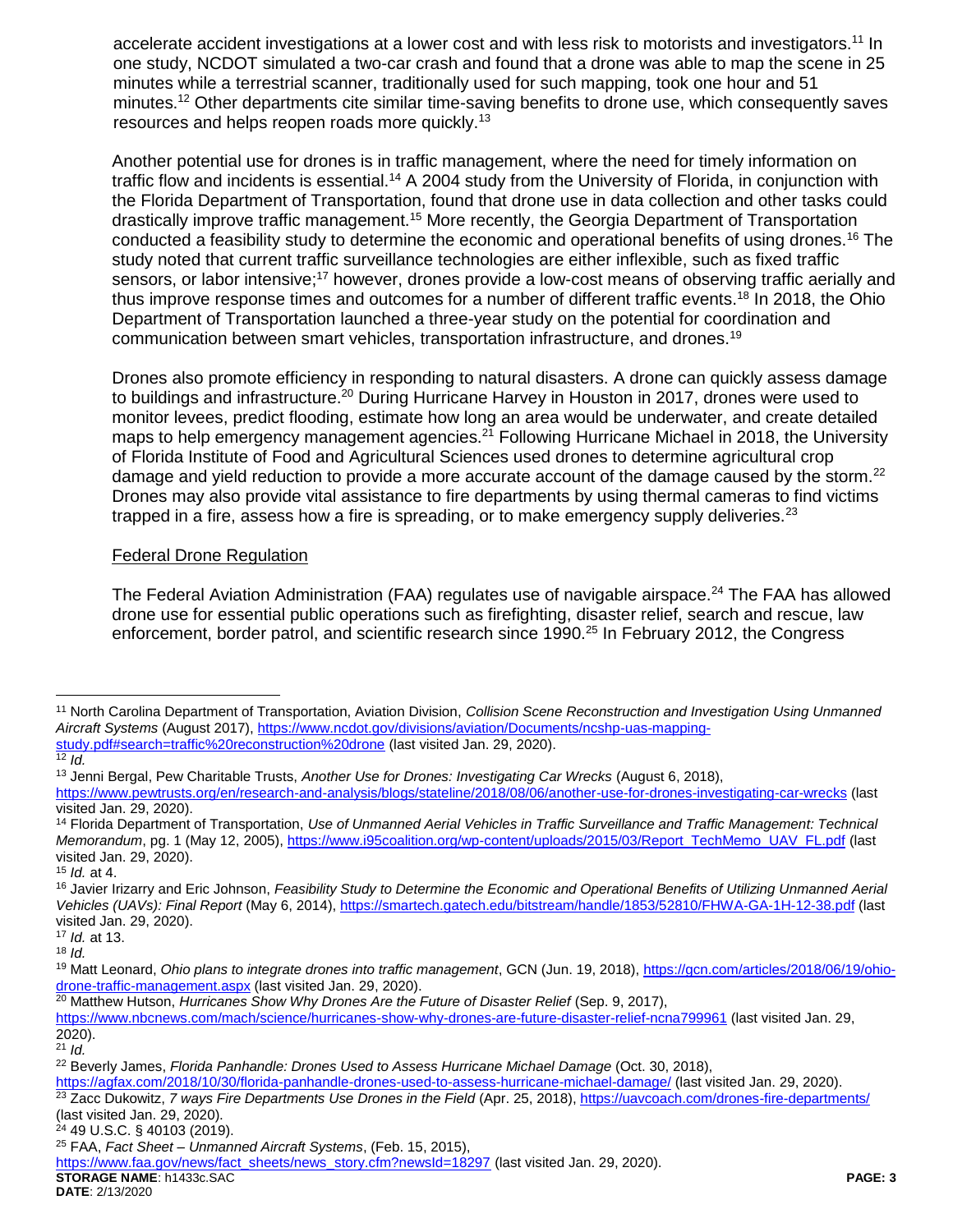passed the Federal Aviation Authority Modernizing and Reform Act (Act), which required the FAA to safely open the nation's airspace to drones by September 2015.

Under the authority granted in the 2012 Act, the FAA issued its regulations on the operation and certification of small (less than 55 pounds at take-off) unmanned aircraft systems in June 2016.<sup>26</sup> The 2016 small drone regulations facilitated civilian drone use in the navigable airspace and included airspace restrictions and a waiver mechanism allowing for deviations from drone operational restrictions upon application and authorization by the FAA. These regulations, which are currently in effect, also include a maximum altitude of 400 feet above the ground or a structure, a requirement that the operator maintain visual line of sight of the aircraft, and a prohibition on operating a drone at night.

In 2017, the FAA launched the Unmanned Aircraft Systems Integration Pilot Program.<sup>27</sup> One objective of this pilot program is to test and evaluate various models of state, local, and tribal government involvement to develop and enforce federal regulation of drone operations. Current pilot program participants are exploring package delivery, delivery of life-saving medical equipment, pipeline inspection, airport security, and border protection.<sup>28</sup> These proposals require the FAA to waive some regulations controlling drone operation.

On January 18, 2019, the FAA announced a new proposed regulation for the use of drones that would allow drone operators to routinely fly over people and fly at night.<sup>29</sup> The proposed regulation creates a risk-assessment model based upon the weight and design of the drone, and considers mitigation of the drone design to prohibit serious injury or property damage should the drone make contact with a person or property on the ground.<sup>30</sup> The FAA began accepting public comment on the proposed regulation on February 13, 2019, and has yet to complete a final draft.<sup>31</sup>

#### Fourth Amendment Considerations

The Fourth Amendment of the United States Constitution guarantees:

- The right of the people to be secure in their persons, houses, papers, and effects, against unreasonable searches and seizures shall not be violated; and
- No warrants shall issue without probable cause, supported by oath or affirmation, and particularly describing the place to be searched, and the persons or things to be seized.<sup>32</sup>

Under Fourth Amendment jurisprudence, a search occurs whenever the government intrudes upon an area in which a person has a reasonable expectation of privacy. If there is no reasonable expectation of privacy in the area, Fourth Amendment protections do not apply. However, if the activity qualifies as a search because there is a reasonable expectation of privacy in the area, either the government must secure a warrant or an exception to the warrant requirement must apply.<sup>33</sup>

## *Searches from the Navigable Airspace*

The United States Supreme Court held that a person does not have an expectation of privacy in the navigable airspace above otherwise protected areas, such as a home. In 1986, the Court held in *California v. Ciraolo* that police officers who flew a private plane 1,000 feet over a yard to observe marijuana growing within did not conduct a search under the Fourth Amendment.<sup>34</sup> The Court reasoned

 $\overline{a}$ 

<sup>26</sup> 81 Fed. Reg. 42063 (2016)*.*

<sup>27</sup> FAA, UAS Integration Program, *Program Overview* (Oct. 25, 2017),

[https://www.faa.gov/uas/programs\\_partnerships/integration\\_pilot\\_program/](https://www.faa.gov/uas/programs_partnerships/integration_pilot_program/) (last visited Jan. 29, 2020).

<sup>28</sup> Federal Aviation Administration, *Integration Pilot Program Lead Participants*,

[https://www.faa.gov/uas/programs\\_partnerships/integration\\_pilot\\_program/lead\\_participants/](https://www.faa.gov/uas/programs_partnerships/integration_pilot_program/lead_participants/) (last visited Jan. 29, 2020).

 $\overline{29}$  Safe and Secure Operations of Small Unmanned Aircraft Systems, 84 Fed. Reg. 3732 (February 13, 2019) (to be codified at 14 CFR Part 107), available at https://www.govinfo.gov/content/pkg/FR-2019-02-13/pdf/2019-00758.pdf (last visited Jan. 7, 2020). <sup>30</sup> *Id.*

<sup>31</sup> *Id*.

<sup>32</sup> U.S. Const. amend. IV.

<sup>&</sup>lt;sup>33</sup> Examples of exceptions to the warrant requirement include exigent circumstances, searches of motor vehicles, and searches incident to arrest.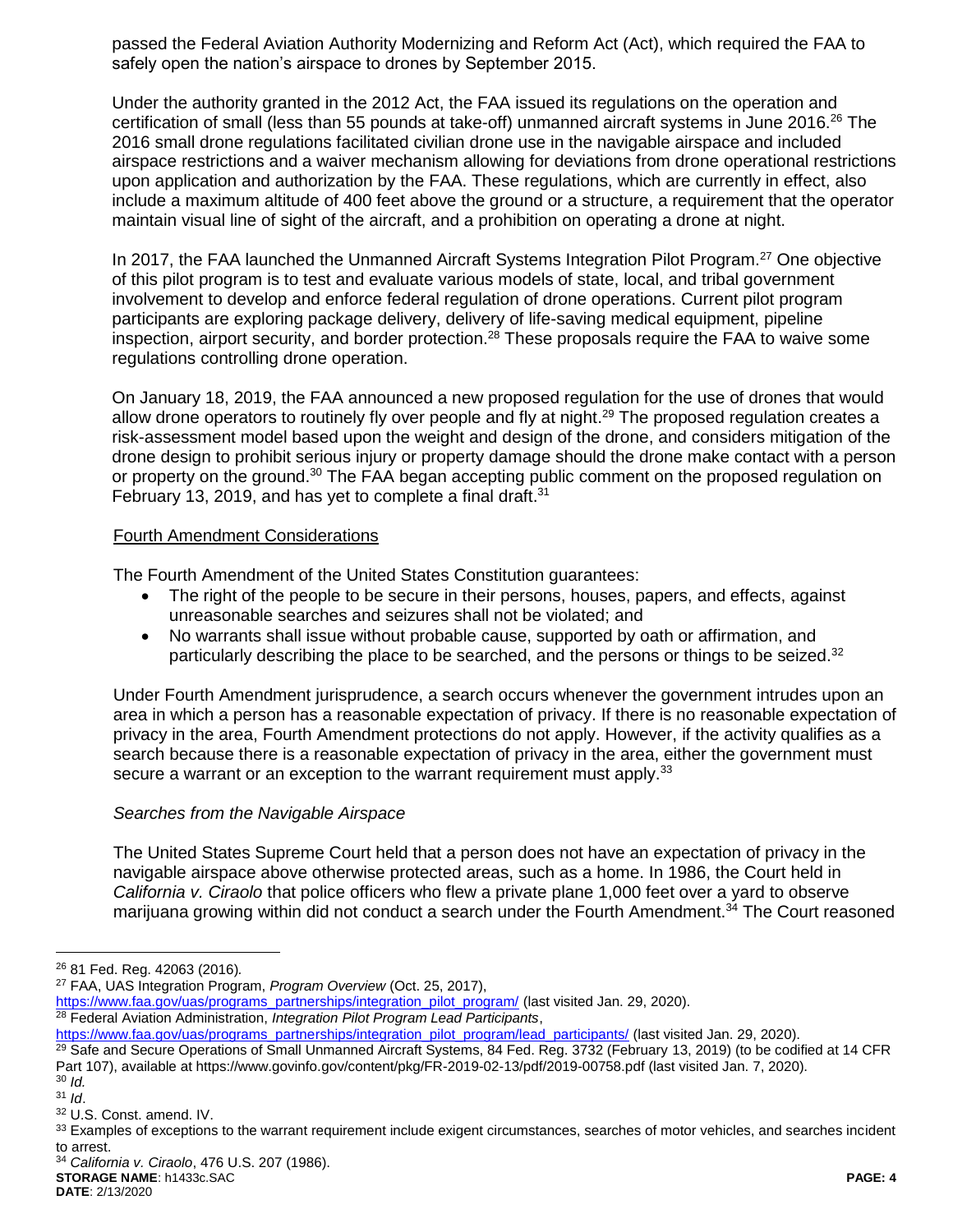that a person does not have a reasonable expectation of privacy under these circumstances because "[a]ny member of the public flying in this airspace who glanced down could have seen everything that these officers observed." <sup>35</sup> Of note, the officers' observations in *Ciraolo* were naked-eye.

During the same term as *Ciraolo*, the Court considered *Dow Chemical Co. v. United States*, in which the federal Environmental Protection Agency (EPA) employed a contractor to conduct aerial surveillance of a chemical plant using an airplane and aerial mapping camera.<sup>36</sup> The Court noted that the photographs used by the EPA are commonly used in mapmaking, further reasoning that "any person with an airplane and an aerial camera could readily duplicate them."<sup>37</sup> The Court signaled, however, that more sophisticated technologies might give rise to Fourth Amendment protections:

It may well be, as the Government concedes, that surveillance of private property by using highly sophisticated surveillance equipment not generally available to the public, such as satellite technology, might be constitutionally proscribed absent a warrant. But the photographs here are not so revealing of intimate details as to raise constitutional concerns. Although they undoubtedly give EPA more detailed information than naked-eye views, they remain limited to an outline of the facility's buildings and equipment. The mere fact that human vision is enhanced somewhat, at least to the degree here, does not give rise to constitutional problems.<sup>38</sup>

### *Governmental Use of Advanced Technologies*

In 2001, the Court held in *Kyllo v. United States* that police use of sense-enhancing technology not generally available to the public constituted a search under the Fourth Amendment when used to intrude into a constitutionally protected area.<sup>39</sup> The technology at issue in *Kyllo* was a thermal-imaging sensor, which police used to scan a home to detect marijuana cultivation within. Although the police did not physically enter the home, the Court held that using a device not in general public use to explore details of the home that would previously have been unknowable without physical intrusion was a search that was presumptively unreasonable without a warrant.<sup>40</sup>

The Court has not addressed drones and the Fourth Amendment. Importantly, civilian hobbyist and commercial drone use has increased in recent years along with law enforcement use. The FAA estimates the market for commercial drones will triple by 2023.<sup>41</sup> As drone flight is available to the general public, it follows under both the *Ciraolo* line of cases regarding aerial surveillance and *Kyllo* that drone observations would not constitute a search. However, the Court has recently changed course in Fourth Amendment jurisprudence with several key cases addressing new technological capabilities in other areas, such as with cell phones, mobile trackers, and cell site tracking.<sup>42</sup> These cases addressing new technologies suggest a trend towards increasing privacy protections beyond the traditional analyses used in the *Ciraolo* and *Kyllo* era, making it difficult to predict with any precision how the courts will handle drones and privacy issues.

#### Florida Law

Section 934.50, F.S., restricts the use of drones by individuals and government entities to conduct surveillance. The law recognizes that a real property owner is presumed to have a reasonable expectation of privacy on his or her privately owned real property if he or she cannot be seen by

 $\overline{a}$ <sup>35</sup> *Id.* at 214-15.

<sup>36</sup> *Dow Chemical Co. v. U.S.*, 476 U.S. 227 (1986).

<sup>37</sup> *Id.* at 231.

<sup>38</sup> *Id.* at 238.

<sup>39</sup> *Kyllo v. U.S.*, 533 U.S. 27, 34 (2001).

<sup>40</sup> *Id.* at 40.

<sup>41</sup> Federal Aviation Administration, *FAA Aerospace Forecast: Fiscal Years 2019-2039*,

[https://www.faa.gov/data\\_research/aviation/aerospace\\_forecasts/media/FY2019-39\\_FAA\\_Aerospace\\_Forecast.pdf](https://www.faa.gov/data_research/aviation/aerospace_forecasts/media/FY2019-39_FAA_Aerospace_Forecast.pdf) (last visited Jan. 29, 2020).

**STORAGE NAME**: h1433c.SAC **PAGE: 5** <sup>42</sup> *Riley v. California*, 134 S.Ct. 2473 (2014); *United States v. Jones*, 565 U.S. 400 (2012); *Carpenter v. United States*, 138 S.Ct. 2206 (2018).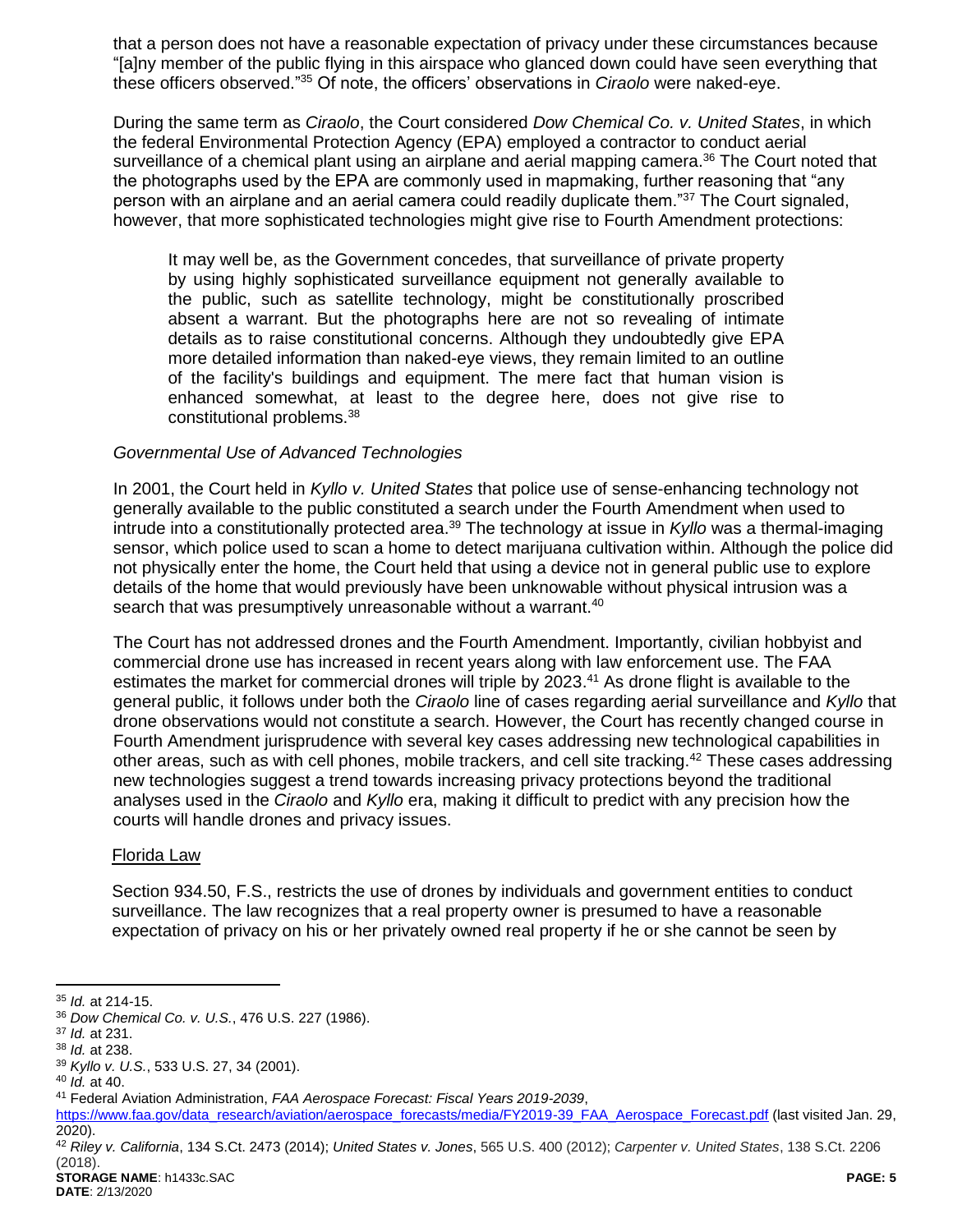persons at ground level who are in a place they have a legal right to be.<sup>43</sup> Thus, law enforcement may not use a drone to gather evidence or other information, with certain exceptions. When law enforcement has reasonable suspicion that swift action is needed, drone use is permitted to:

- Prevent imminent danger to life or serious damage to property;
- Forestall the imminent escape of a suspect or the destruction of evidence; or
- Achieve purposes including facilitating the search for a missing person.<sup>44</sup>

Other exceptions authorizing drone use include:

- Countering terrorist attacks;
- Effecting search warrants authorized by a judge;
- Lawful business activities licensed by the state, with certain exceptions;
- Assessing property for ad valorem taxation purposes;
- Capturing images of utilities for specified purposes;
- Aerial mapping;
- Cargo delivery;
- Capturing images necessary for drone navigation; and
- Routing, siting, installation, maintenance, or inspection of communications service facilities.<sup>45</sup>

Section 934.50, F.S., further provides that evidence obtained or collected by a law enforcement agency using a drone is not admissible in a criminal prosecution in any court of law in the state, unless it is permitted under one of the statute's exceptions.<sup>46</sup>

# **Effect of Proposed Changes**

The bill expands the exceptions to the prohibition on drone surveillance. Specifically, the bill authorizes the use of drones:

- To provide a law enforcement agency with an aerial perspective of a crowd of 50 people or more.
- To assist a law enforcement agency with traffic management, except that a drone may not be used to issue a traffic infraction citation based on images or video captured by the drone.
- To facilitate a law enforcement agency's collection of evidence at a crime scene or traffic crash scene.
- By a state agency or political subdivision:
	- o To assess damage due to a flood, wildfire, or natural disaster; or
	- o For vegetation or wildlife management on publicly owned land or water.
- By certified fire department personnel to perform tasks within the scope and practice of their certification.

The bill creates opportunities for law enforcement and state agencies to improve efficiency by authorizing drone use to accomplish tasks currently performed by manned aircraft. As with any surveillance activity, governmental actors are bound by Fourth Amendment protections. Though the bill allows the government to use drones, the manner of use must comport with constitutional privacy protections.

#### B. SECTION DIRECTORY:

**Section 1:** Amends s. 934.50, F.S., relating to searches and seizure using a drone.

**Section 2:** Provides an effective date of July 1, 2020.

 $\overline{a}$ 

 $43$  Ss. 934.50(3)(a) and 934.50(4), F.S.

<sup>44</sup> S. 943.50(4)(c), F.S.

 $45$  S. 943.50(4)(a)-(b), and (d)-(j), F.S.

**STORAGE NAME**: h1433c.SAC **PAGE: 6** <sup>46</sup> S. 934.50(6), F.S.